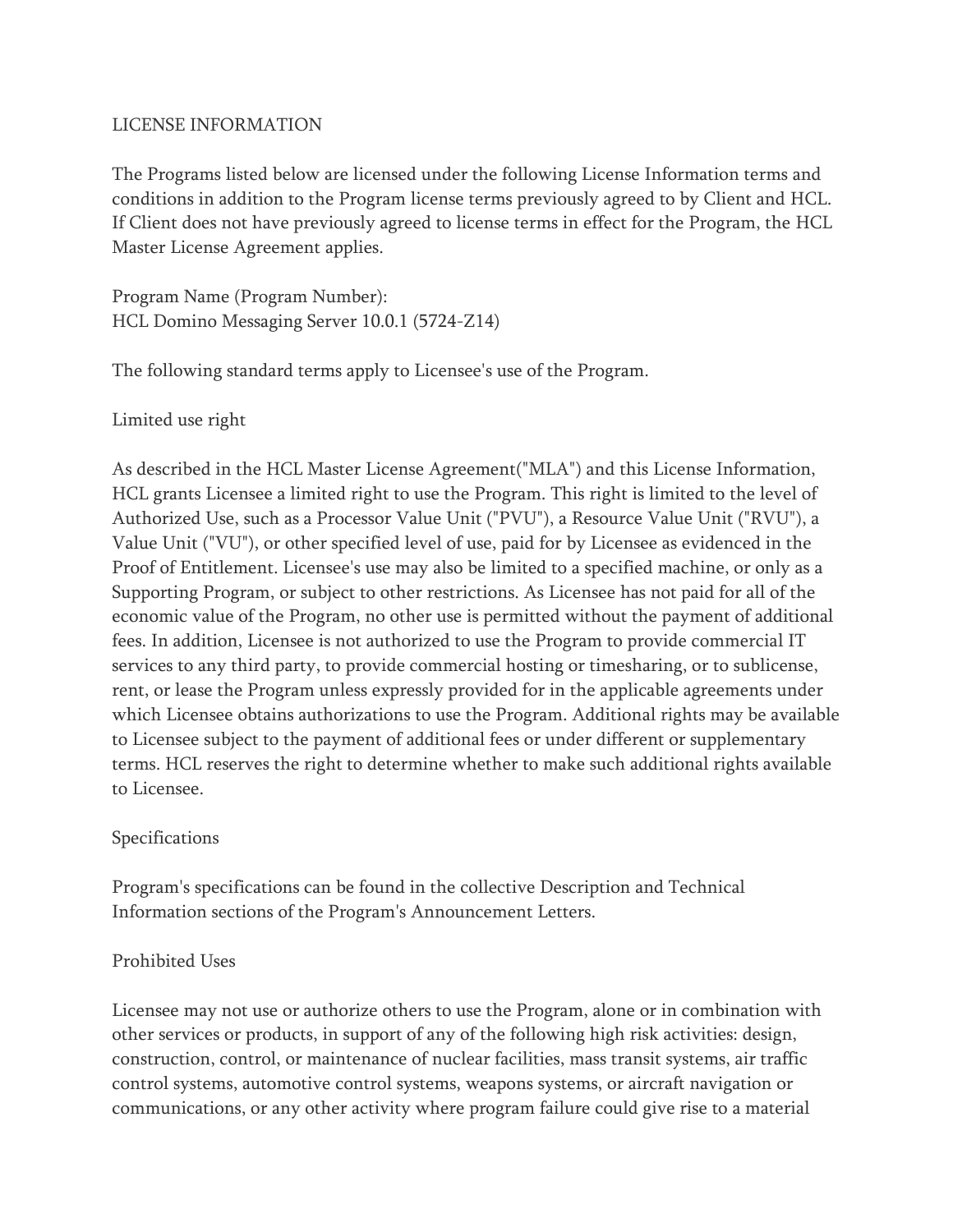threat of death or serious personal injury.

Multi-Product Install Image

The Program is provided as part of a multi-product install image. Licensee is authorized to install and use only the Program (and its Bundled or Supporting Programs, if any) for which a valid entitlement is obtained and may not install or use any of the other software included in the image unless Licensee has acquired separate entitlements for that other software.

### Supporting Programs

Licensee is authorized to install and use the Supporting Programs identified below. Licensee is authorized to install and use such Supporting Programs only to support Licensee's use of the Principal Program under this Agreement. The phrase "to support Licensee's use" would only include those uses that are necessary or otherwise directly related to a licensed use of the Principal Program or another Supporting Program. The Supporting Programs may not be used for any other purpose. A Supporting Program may be accompanied by license terms, and those terms, if any, apply to Licensee's use of that Supporting Program. In the event of conflict, the terms in this License Information document supersede the Supporting Program's terms. Licensee must obtain sufficient entitlements to the Program, as a whole, to cover Licensee's installation and use of all of the Supporting Programs, unless separate entitlements are provided within this License Information document. For example, if this Program were licensed on a PVU (Processor Value Unit) basis and Licensee were to install the Principal Program or a Supporting Program on a 100 PVU machine (physical or virtual) and another Supporting Program on a second 100 PVU machine, Licensee would be required to obtain 200 PVU entitlements to the Program.

Supporting Programs: HCL Domino Designer HCL Security Directory Integrator HCL Domino AppDev Pack

### Permitted Components

Notwithstanding any provision in the Agreement, Licensee is permitted to use only the following components or functions of the identified Bundled or Supporting Program: Domino Administrator (of HCL Domino Designer)

# Privacy

Licensee acknowledges and agrees that HCL may use cookie and tracking technologies to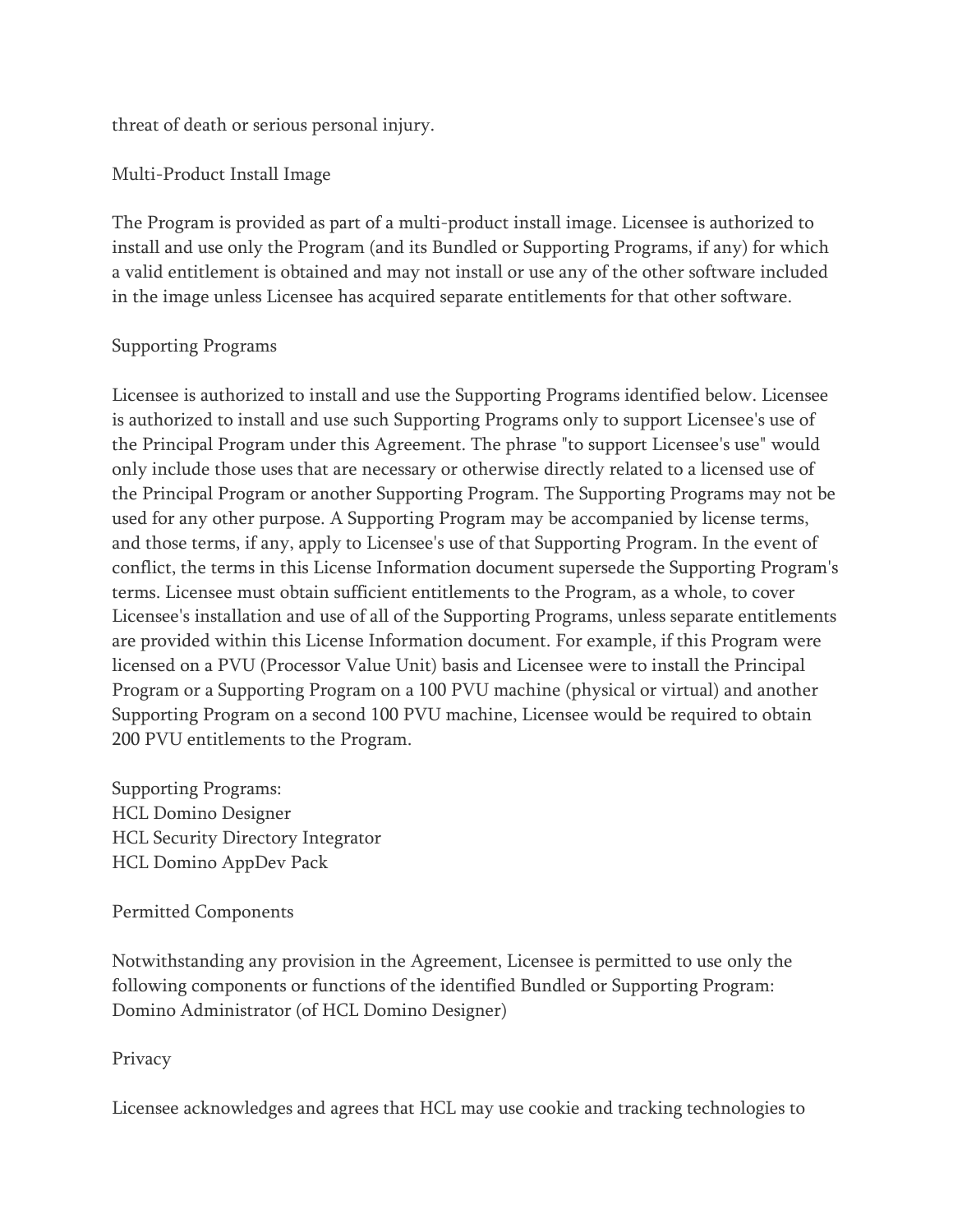collect personal information in gathering product usage statistics and information designed to help improve user experience and/or to tailor interactions with users in accordance with the HCL online Privacy Statement.

### Redistributables

If the Program includes components that are Redistributable, they will be identified in the REDIST file that accompanies the Program. In addition to the license rights granted in the Agreement, Licensee may distribute the Redistributables subject to the following terms: 1) Redistribution must be in object code form only and must conform to all directions, instruction and specifications in the Program's accompanying REDIST or documentation; 2) If the Program's accompanying documentation expressly allows Licensee to modify the Redistributables, such modification must conform to all directions, instruction and specifications in that documentation and these modifications, if any, must be treated as Redistributables;

3) Redistributables may be distributed only as part of Licensee's application that was developed using the Program ("Licensee's Application") and only to support Licensee's customers in connection with their use of Licensee's Application. Licensee's Application must constitute significant value add such that the Redistributables are not a substantial motivation for the acquisition by end users of Licensee's software product;

4) If the Redistributables include a Java Runtime Environment, Licensee must also include other non-Java Redistributables with Licensee's Application, unless the Application is designed to run only on general computer devices (for example, laptops, desktops and servers) and not on handheld or other pervasive devices (i.e., devices that contain a microprocessor but do not have computing as their primary purpose);

5) Licensee may not remove any copyright or notice files contained in the Redistributables; 6) Licensee must hold HCL, its suppliers or distributors harmless from and against any claim arising out of the use or distribution of Licensee's Application;

7) Licensee may not use the same path name as the original Redistributable files/modules;

8) Licensee may not use HCL's, its suppliers or distributors names or trademarks in connection with the marketing of Licensee's Application without HCL's or that supplier's or distributor's prior written consent;

9) HCL, its suppliers and distributors provide the Redistributables and related documentation without obligation of support and "AS IS", WITH NO WARRANTY OF ANY KIND, EITHER EXPRESS OR IMPLIED, INCLUDING THE WARRANTY OF TITLE, NON-

INFRINGEMENT OR NON-INTERFERENCE AND THE IMPLIED WARRANTIES AND CONDITIONS OF MERCHANTABILITY AND FITNESS FOR A PARTICULAR PURPOSE;

10) Licensee is responsible for all technical assistance for Licensee's Application and any modifications to the Redistributables; and

11) Licensee's license agreement with the end user of Licensee's Application must notify the end user that the Redistributables or their modifications may not be i) used for any purpose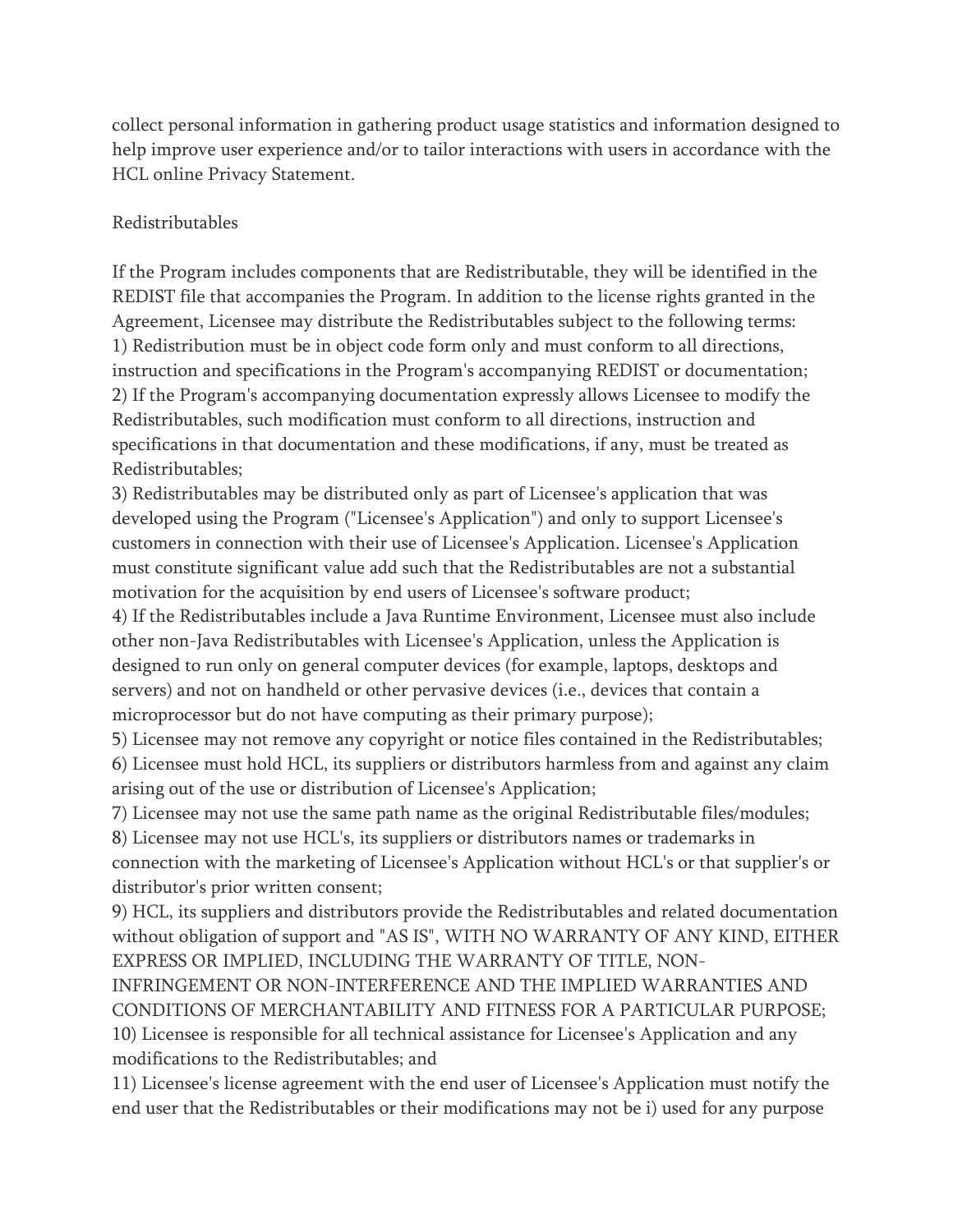other than to enable Licensee's Application, ii) copied (except for backup purposes), iii) further distributed or transferred without Licensee's Application or iv) reverse assembled, reverse compiled, or otherwise translated except as specifically permitted by law and without the possibility of a contractual waiver. Furthermore, Licensee's license agreement must be at least as protective of HCL as the terms of this Agreement.

## Source Components and Sample Materials

The Program may include some components in source code form ("Source Components") and other materials identified as Sample Materials. Licensee may copy and modify Source Components and Sample Materials for internal use only provided such use is within the limits of the license rights under this Agreement, provided however that Licensee may not alter or delete any copyright information or notices contained in the Source Components or Sample Materials. HCL provides the Source Components and Sample Materials without obligation of support and "AS IS", WITH NO WARRANTY OF ANY KIND, EITHER EXPRESS OR IMPLIED, INCLUDING THE WARRANTY OF TITLE, NON-INFRINGEMENT OR NON-INTERFERENCE AND THE IMPLIED WARRANTIES AND CONDITIONS OF MERCHANTABILITY AND FITNESS FOR A PARTICULAR PURPOSE.

For Source Components and Sample Materials listed in a Program's REDIST file, Licensee may redistribute modified versions of those Source Components or Sample Materials consistent with the terms of this license and any instructions in the REDIST file.

### Export and Import Restrictions

This Program may contain cryptography. Transfer to, or use by, users of the Program may be prohibited or subject to export or import laws, regulations or policies, including those of the United States Export Administration Regulations. Licensee assumes all responsibility for complying with all applicable laws, regulations, and policies regarding the export, import, or use of this Program, including but not limited to, U.S. restrictions on exports or reexports.

The following units of measure may apply to Licensee's use of the Program.

# Processor Value Unit (PVU)

Processor Value Unit (PVU) is a unit of measure by which the Program can be licensed. The number of PVU entitlements required is based on the processor technology (defined within the PVU Table by Processor Vendor, Brand, Type and Model Number at http://www.HCL.com/software/lotus/passportadvantage/pvu\_licensing\_for\_customers.html) and the number of processors made available to the Program. HCL continues to define a processor, for the purpose of PVU-based licensing, to be each processor core on a chip. A